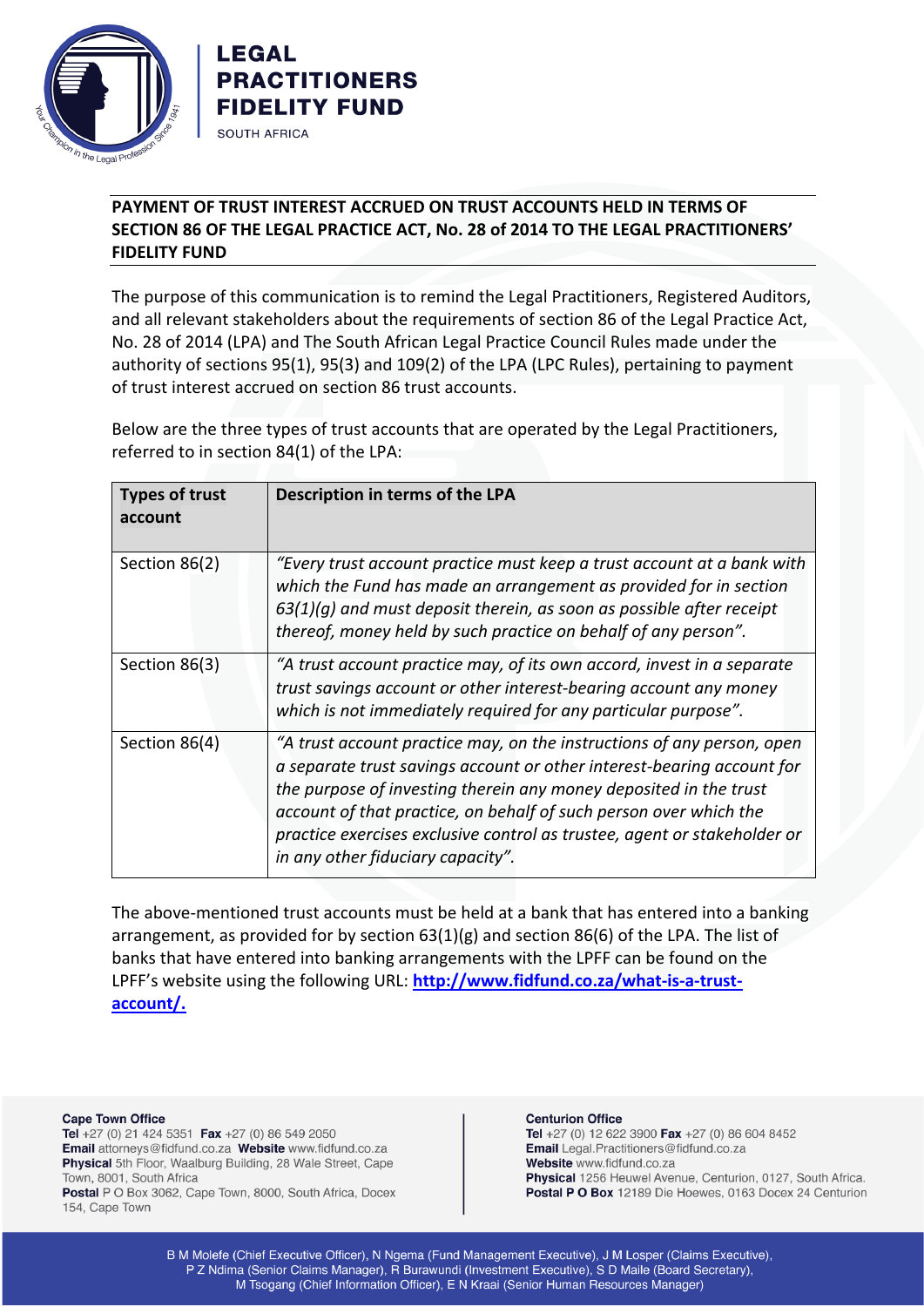



The table below explains:

- How much of the trust interest accrued on the above-mentioned trust accounts is due to the LPFF?
- When should trust interest accrued on these trust accounts be paid to the Fund?
- The available methods of payment of trust interest.

| <b>Type of</b><br>trust<br>account | How much of the<br>trust interest is due<br>to the LPFF?                                                                                                                                                                                                                                                                                                                                                    | When should trust interest<br>accrued be paid to the Fund?                                                                                                                                                                                                                                                                                                                                                                                                                                                                                                                                                                                                                                                                                                                                              | <b>Available method of</b><br>payment                                                                                                                                                                                                                                                                                                                                                                                                                                                                                                                  |
|------------------------------------|-------------------------------------------------------------------------------------------------------------------------------------------------------------------------------------------------------------------------------------------------------------------------------------------------------------------------------------------------------------------------------------------------------------|---------------------------------------------------------------------------------------------------------------------------------------------------------------------------------------------------------------------------------------------------------------------------------------------------------------------------------------------------------------------------------------------------------------------------------------------------------------------------------------------------------------------------------------------------------------------------------------------------------------------------------------------------------------------------------------------------------------------------------------------------------------------------------------------------------|--------------------------------------------------------------------------------------------------------------------------------------------------------------------------------------------------------------------------------------------------------------------------------------------------------------------------------------------------------------------------------------------------------------------------------------------------------------------------------------------------------------------------------------------------------|
| 86(2)                              | 100% of trust<br>interest accrued in<br>terms of section<br>86(2 trust account<br>is due to the LPFF.<br>This is in<br>accordance with<br>section 86(5)(a) of<br>the LPA.<br><b>Legal Practitioners</b><br>are allowed to<br>deduct recoverable<br>bank charges, in<br>accordance with<br>section $57(2)(a)$ of<br>the LPA, from trust<br>interest accrued<br>and pay net trust<br>interest to the<br>LPFF. | LPC Rule 54.14.16.1 states that:<br>"Any interest referred to in<br>section 86(5) of the Act which<br>relates to a trust banking<br>account opened in terms of<br>section 86(2) of the Act which<br>has accrued on money<br>deposited during the course of<br>a calendar month, shall be paid<br>over to the Fund or its nominee<br>on or before the last day of the<br>next succeeding calendar<br>month; provided that the Fund<br>may, in its discretion, exempt a<br>practitioner from this<br>obligation".<br>This means that trust interest<br>accrued during the month of<br>January 2021, should be paid to<br>the LPFF on or before the end<br>of February 2021.<br>It should be noted that Legal<br>Practitioners are not exempted<br>from paying trust interest<br>accrued on section 86(2). | Legal Practitioners are<br>required to pay the<br>trust interest to the<br>LPFF on a monthly using<br>either of the two<br>processes described<br>below:<br>Manual payment<br>into the LPFF's<br>nominated bank<br>account, or<br>via the banks'<br><b>Automated Monthly</b><br><b>Transfer System</b><br>(AMTS) sweeping<br>facility.<br>For manual payments,<br>Legal Practitioners, are<br>required to contact the<br>LPFF to obtain the<br>LPFF's banking details<br>and a reporting<br>template that should<br>accompany the proof of<br>payment. |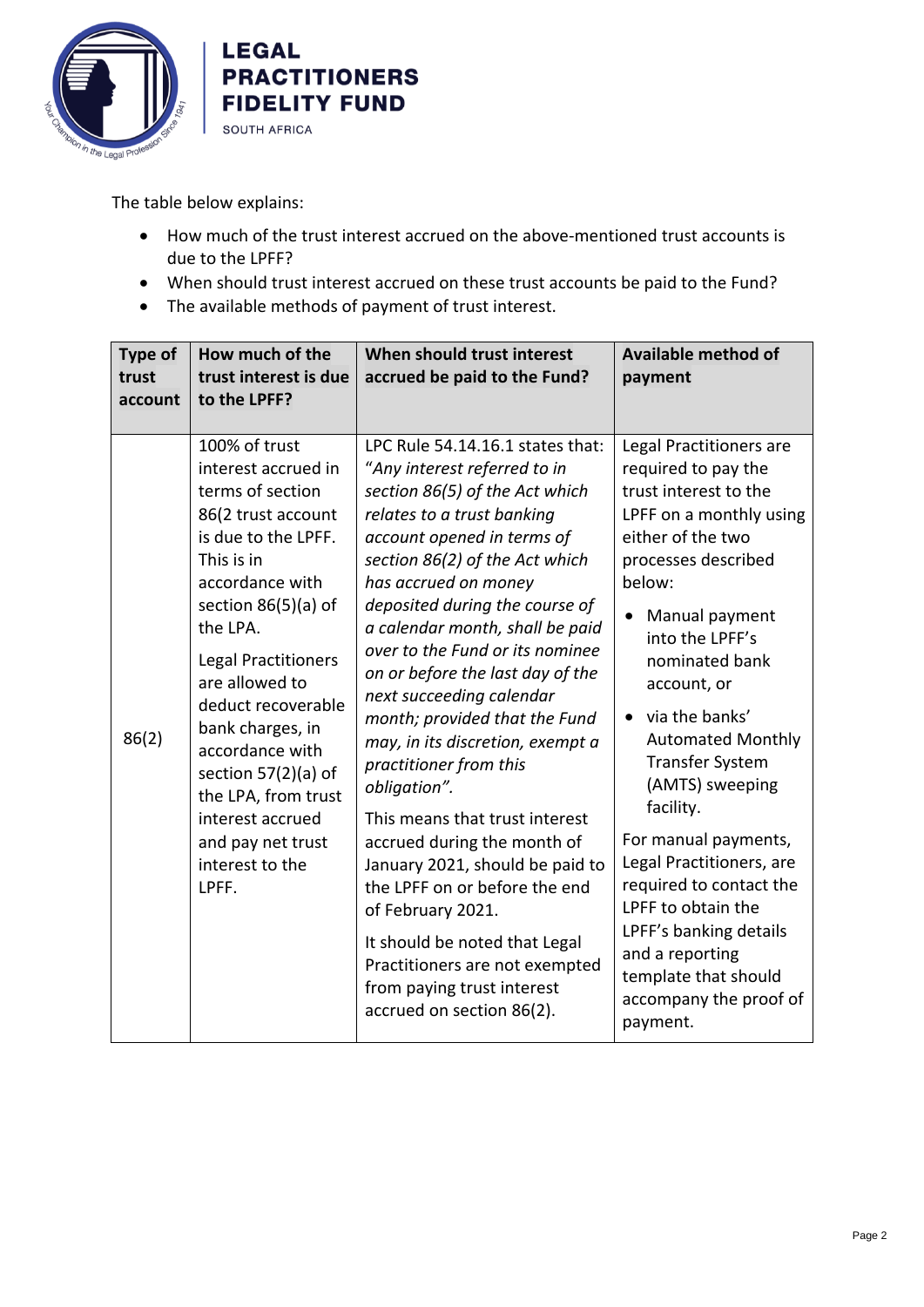

## **LEGAL PRACTITIONERS FIDELITY FUND SOUTH AFRICA**

| <b>Type of</b><br>trust<br>account | How much of the<br>trust interest is due<br>to the LPFF?                                                                                                                                                                                                                                                                                                                                                       | When should trust interest<br>accrued be paid to the Fund?                                                                                                                                                                                                                                                                                                                                  | <b>Available method of</b><br>payment                                                                                                                                                                                               |
|------------------------------------|----------------------------------------------------------------------------------------------------------------------------------------------------------------------------------------------------------------------------------------------------------------------------------------------------------------------------------------------------------------------------------------------------------------|---------------------------------------------------------------------------------------------------------------------------------------------------------------------------------------------------------------------------------------------------------------------------------------------------------------------------------------------------------------------------------------------|-------------------------------------------------------------------------------------------------------------------------------------------------------------------------------------------------------------------------------------|
| Section<br>86(3)                   | 100% of trust<br>interest accrued in<br>terms of section<br>86(3) trust account<br>is due to the LPFF.<br>This is in<br>accordance with<br>section $86(5)(a)$ of<br>the LPA.<br><b>Legal Practitioners</b><br>are allowed to<br>deduct recoverable<br>bank charges, in<br>accordance with<br>section $57(2)(a)$ of<br>the LPA, from trust<br>interest accrued<br>and pay net trust<br>interest to the<br>LPFF. | LPC Rule 54.14.16.3 states that:<br>"Any interest referred to in<br>section 86(5) of the Act which<br>relates to an account opened in<br>terms of section 86(3) of the Act<br>accrued on money deposited in<br>respect of any period ending on<br>the last day of February in each<br>year shall, on or before the last<br>day of May in that year, be paid<br>to the Fund or its nominee". | Legal Practitioners are<br>required to pay trust<br>interest manually into<br>the LPFF's nominated<br>bank account, unless<br>their respective banks<br>are able to transfer<br>trust interest<br>automatically to the<br>$LPFF1$ . |

<sup>&</sup>lt;sup>1</sup> Please note that not all banks have AMTS or sweeping facility on their section 86(3) banking products.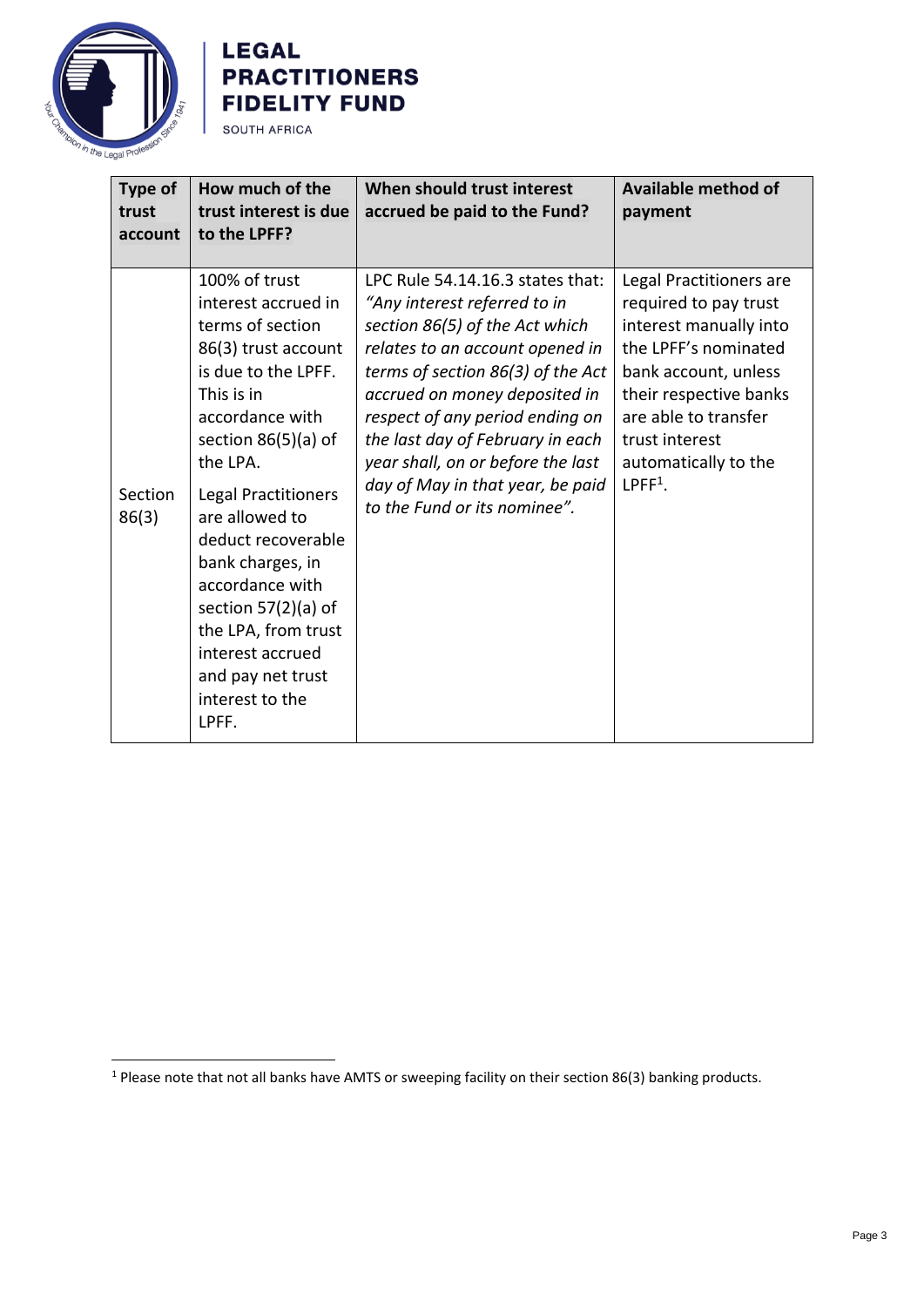

## **LEGAL PRACTITIONERS FIDELITY FUND SOUTH AFRICA**

| <b>Type of</b><br>trust<br>account | How much of the<br>trust interest is due<br>to the LPFF?                                                                                                                                                                                                                                                                                                                                          | When should trust interest<br>accrued be paid to the Fund?                                                                                                                                                                                                                                                                                                                                       | <b>Available method of</b><br>payment                                                                                                                                                                                                                                                                                                                                                                                                                               |
|------------------------------------|---------------------------------------------------------------------------------------------------------------------------------------------------------------------------------------------------------------------------------------------------------------------------------------------------------------------------------------------------------------------------------------------------|--------------------------------------------------------------------------------------------------------------------------------------------------------------------------------------------------------------------------------------------------------------------------------------------------------------------------------------------------------------------------------------------------|---------------------------------------------------------------------------------------------------------------------------------------------------------------------------------------------------------------------------------------------------------------------------------------------------------------------------------------------------------------------------------------------------------------------------------------------------------------------|
| Section<br>86(4)                   | Effective from 1<br>March 2019, 5% of<br>trust interest<br>accrued on money<br>invested in terms of<br>section 86(4) is due<br>to the LPFF, in<br>terms of section<br>86(5)(b) of the LPA.<br>This is applicable to<br>all section 86(4)<br>trust investment<br>accounts<br>irrespective of the<br>date on which<br>there were opened,<br>and the trust<br>accounts that are<br>Sharia compliant. | LPC Rule 54.14.16.4 states that:<br>"Any interest referred to in<br>section 86(5) of the Act which<br>relates to an account opened in<br>terms of section 86(4) of the<br>Act, accrued on money<br>deposited during the course of<br>a calendar month or on<br>maturity shall be paid over to<br>the Fund or its nominee on or<br>before the last day of the next<br>succeeding calendar month". | The banks automatically<br>pay the 5% of trust<br>interest accrued on<br>section 86(4) trust<br>investments, to the<br>nominated LPFF bank<br>account, in accordance<br>with the banking<br>arrangement that these<br>banks have signed with<br>the LPFF.<br>The Banks have been<br>communicating with<br>their clients (Legal<br>Practitioners) in terms<br>of how they will be<br>accounting for and<br>reporting on the 5%<br>interest paid over to the<br>LPFF. |

Stakeholders are reminded that only recoverable bank charges, approved by the LPFF during 2009, can be deducted from trust interest accrued on section 86(2) and section 86(3), and that:

- The list of recoverable bank charges can found on the LPFF website using the following URL: **[http://www.fidfund.co.za/wp-content/uploads/2020/02/List-of](http://www.fidfund.co.za/wp-content/uploads/2020/02/List-of-recoverable-and-non-recoverable-bank-charges_1.pdf)[recoverable-and-non-recoverable-bank-charges\\_1.pdf](http://www.fidfund.co.za/wp-content/uploads/2020/02/List-of-recoverable-and-non-recoverable-bank-charges_1.pdf)**
- Legal Practitioners, who are registered for VAT in terms of the Value-Added Tax Act, can only deduct recoverable bank charges net of VAT from trust interest accrued on section 86(2) and section 86(3) trust accounts.
- Legal Practitioners, who are not registered for VAT, can deduct recoverable bank charges inclusive of VAT from trust interest accrued on section 86(2) and section 86(3) trust accounts.